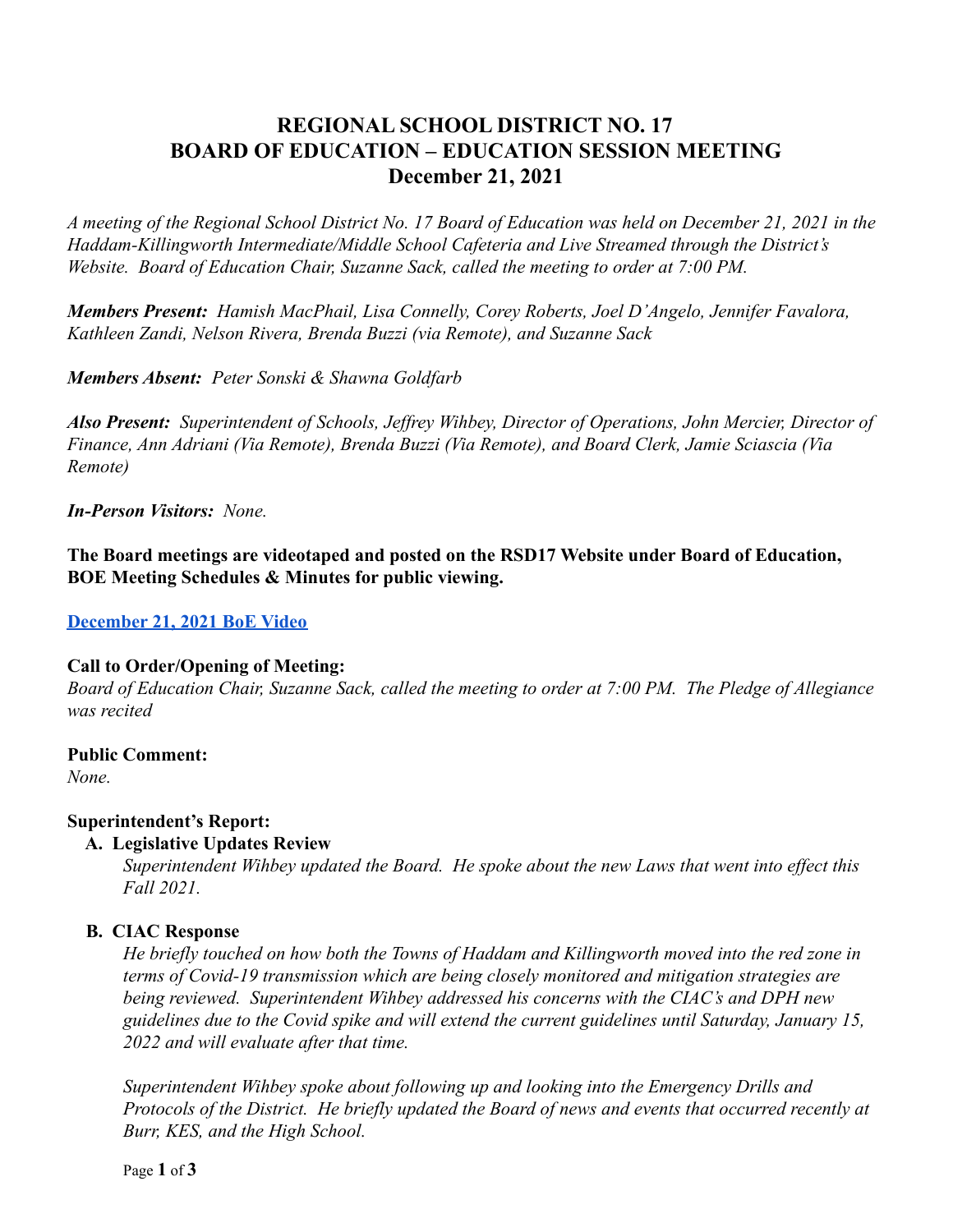# **Report from the Chair: A. Subcommittee Assignments**

### **Facilities Subcommittee:**

*Sonski, Peter - Chair Connelly, Lisa Goldfarb, Shawna MacPhail, Hamish*

### **Curriculum Subcommittee:**

*Zandi, Kathy -Chair Connelly, Lisa Rivera, Nelson Roberts, Corey*

### **Personnel Subcommittee:**

*Sack, Suzanne - Chair Buzzi, Brenda D'Angelo, Joel Favalora, Jennifer Roberts, Corey*

### **Communications Subcommittee:**

*Goldfarb, Shawna - Chair Buzzi, Brenda Connelly, Lisa Favalora, Jennifer*

### **Finance Subcommittee:**

*Sonski, Peter - Chair Favalora, Jennifer Goldfarb, Shawna MacPhail, Hamish*

### **Policy Subcommittee:**

*Rivera, Nelson - Chair D'Angelo, Joel Zandi, Kathy*

### **Strategic Planning Subcommittee:**

*Aithal, Prem Favalora, Jennifer All Board Members*

*Jennifer Favalora and Prem Aithal (a non-voting member) will work together on this Committee. The Strategic Subcommittee will be expanding its membership to Community Members going forward working on Reshaping the Mission, Value and Standards of the District.*